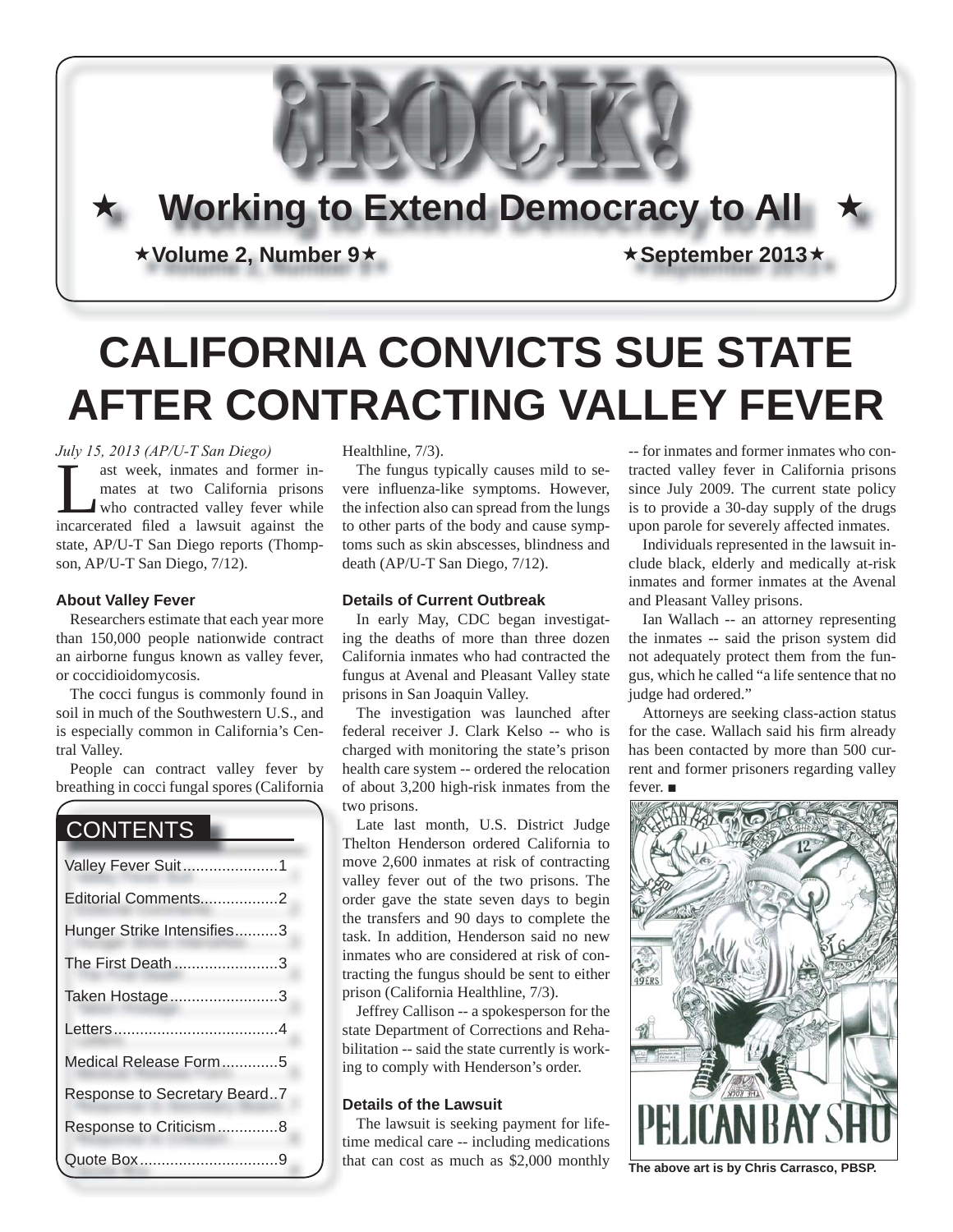## **EDITORIAL 2-9**

"If we give in the terrorists win." That is essentially what Secretary Beard told the mediation team. He said there will be no negotiations with prisoners or their outside representatives. I write this on August  $4<sup>th</sup>$ , just four days before the hunger strike has gone on for a full month.

Things may change between now and the time you read this. And what I am writing here is largely aimed at general population prisoners and their family members and loved ones on the streets. I hope you won't think me arrogant or presumptuous for suggesting a possible path ahead.

In my editorial comments in the Spring 2012 issue of *Prison Focus* (#38 at page 26) I said, "The leading SHU prisoners used the metaphor of a football game to describe their struggle. Continuing on with that metaphor, I think we are at half time. HS1 and HS2 were the first two quarters. Everyone can call the score what they like. I call it a draw." We are no longer at half-time, today we are in the final phase of the third quarter. Even if CDCR were to toss out some face-saving bone or crumbs to striking prisoners, at this point I would nonetheless have to call this quarter a loss.

So the fourth quarter is now looming. I ask myself what I would do if I were in the position of rights conscious prisoners in California? There is some talk of going with what I call the nuclear option. Under this option individual prisoners would starving themselves to death one after the other, with larger scale outside support behind each volunteer. To learn more on this approach read about Bobby Sands and the hunger strike struggle the Irish Republican Army waged. They made many martyrs to the cause, including Bobby Sands himself, but politically it was a failure.

So I suppose I would go for the alternative, which is mass action for the final quarter $1$ of this struggle. As we all know, the prisons cannot function for long without the labor of prisoners. A state-wide organization or union of prisoners will be required to win this battle. This is the most difficult option because it means the consciousness of regular mainline prisoners must be raised, a task that will require patience and time. Social prisoners must become rights conscious, and the rights conscious need to

become class conscious. It would seem to me that this would be the task of existing rights and class conscious prisoners, not only in California but everywhere.

I would hold study groups on prisoner's rights, so all prisoners would understand that the Universal Declaration of Human Rights, a treaty the constitution says is the "law of the land" (above the constitution), proclaims that all humans have the inherent right to such things as equal protection under the law, *freedom of expression, and the freedom to work and form labor unions; to freedom from slavery, forced labor, torture, cruel, inhuman or degrading treatment* and arbitrary arrest or detention; to a standard of living adequate for health and well-being; and to be recognized as a person before the law.

All of these rights are inalienable—just because we are humans—and have as their goal the protection of human dignity and fullest development of the human personality. Again, *the right to form labor unions, freedom from slavery, torture, and inhuman treatment*. These are fundamental rights—including the right to organize into labor unions.

The U.S. Supreme Court has held that under the constitution prisoners do not have the right to unionize. But as I said, international treaties the U.S. is a signatory to is "the law of the land", and yet not enforceable in the courts. It requires a political struggle in order to gain these rights. These are the lessons prisoners need to understand and internalize, and they will never be able accomplish that until they overcome their bourgeois conditioning and individualism.

As I've repeatedly said, you are all slaves of the state, a status legitimized by the Thirteenth Amendment to the U.S. Constitution, which abolished slavery for all except for those convicted of a crime. You are held in conditions of dependency and irresponsibility, disenfranchised from the basic rights of citizenship such as the right to vote. If there was a segment of today's society that had a legitimate right to demand some level of justice it is prisoners. The task of advanced prisoners, those with a progressive consciousness, is to educate their less aware counterparts in matters of rights and class.

Back in the day, the late 1960s and up to the mid-1970s there were many major movements; including a drug legalization movement, a gay rights movement, and a prisoners' movement.

Today, here in Washington, the recreational use of marijuana is legal, as is gay marriage. But what ever happened to the prisoners' movement? I'll leave the answer to that question for another day, as this is a new day—a new start.

It may be years before the final quarter of this game is played, but when it comes to fruition it will be with an organized and rights and class conscious body of prisoners, ready to stand shoulder-to-shoulder with their working class brothers and sisters on the streets. They will peacefully withhold their labor, not in one prison, not in one state, but nationally, until the pro-slavery provision of the Thirteenth Amendment is abolished and the Universal Declaration of Human Rights is applied to prisoners.

Prisoners have the absolute right to peacefully go on work strikes. If not for the sake of those currently confined, then at least for the sake of generations of prisoners who will follow.

At some point it needs to dawn on prisoners that they are contributing to their own oppression. The longest journey starts with a single step. The starting point in this case is to initiate the peaceful struggle for the immediate implementation of the five core demands, while at the same time educating and raising the consciousness of the other prisoners with whom you're doing time. This will be a long struggle. Mainline prisoners will need to build cadre.

Yet when all is said and done what I think carries very little weight. Prisoners will do what they do, and so long as they do it peacefully I'll be here to support them. *■*

Combat bourgeois individualism!



**A SHU cell drawn by Billly 'Guero' Sell. The fi rst hunger strike participant to die**

<sup>1.</sup> The problem with the football metaphor is that it only gives us four quarters, whereas the struggle for justice will be protracted and may take thousands.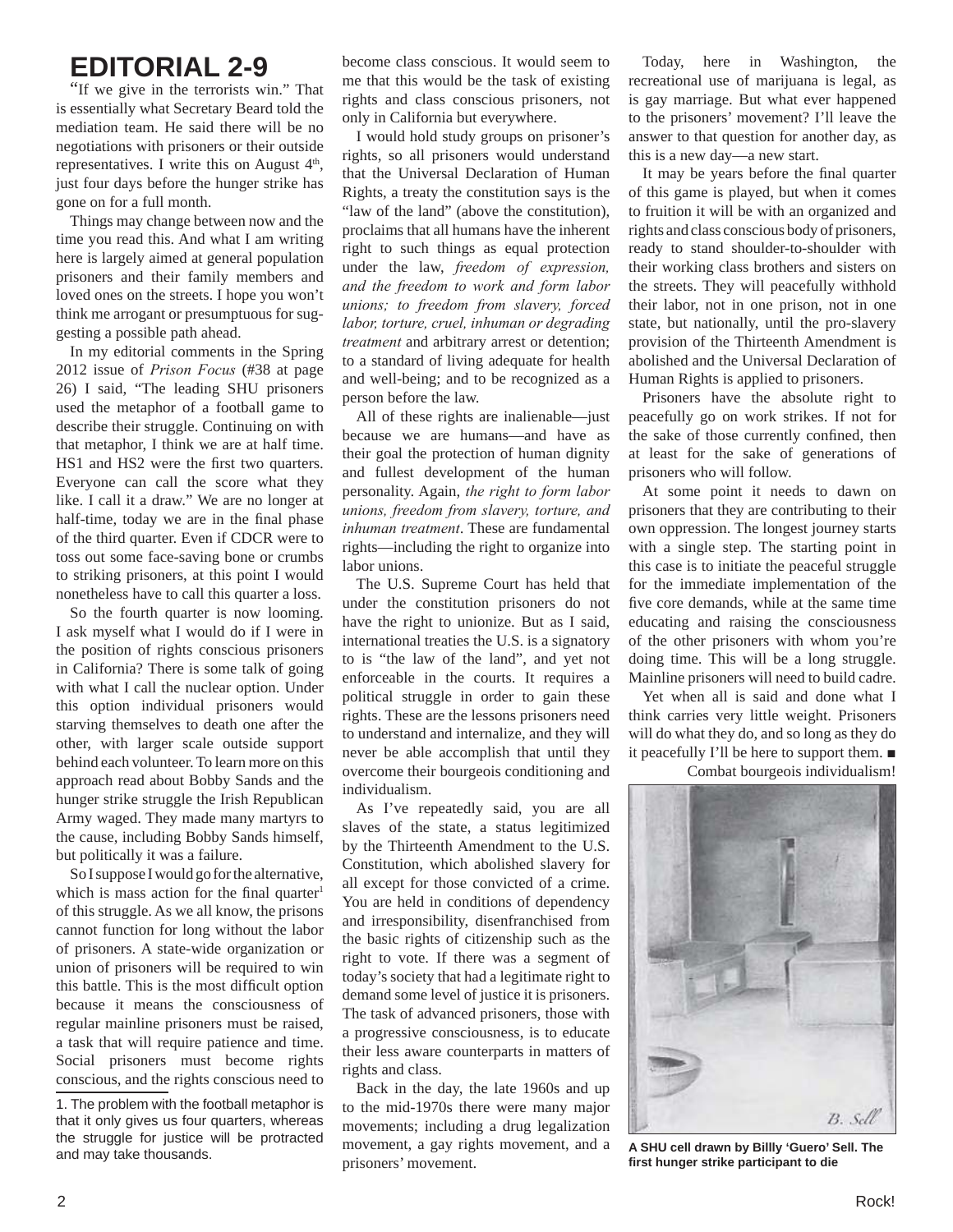## **THE HUNGER STRIKE INTENSIFIES**

Te of the National Plantation Psychosis Awareness Committee (N.P.P.A.C. pronounced N-PAC) throughout CDCR our sincere solidarity and appreciation to the 33,000 plus who have unselfishly supported and/or participated in this most honorable and historical statewide/national hunger strikes. You of the masses have all done and continue to do a commendable job (each in your individual and collective capacity) in bringing the reality of this cause to the public at large, and doing so with the most impressive numbers this nation has ever seen!

However, as these numbers continue to taper off, as anticipated, you will increasingly hear prison officials, the media, and various misguided individuals say that this hunger strike is dying out. To the contrary, this hunger strike is *not* dying out, nor is it dictated by the initial sensationalism of numbers. Such thinking is wrong. As in all successful movements of this nature the success of the hunger strike is now entering the political phase of hyper-dramatization, which will be marked by self-sacrificing prisoner volunteers. These volunteers will be comparatively few, but will continue to unselfishly push this hunger strike until the last man is standing.

I have some serous underlying health conditions that put me at greater risk than some, or maybe even most, combined with my age factor (55), but these are only calculations set by man not the supreme creator. So I personally vowed on day one not to give in until *all* of our collective demands are fully met or the creator calls me home for even greater rewards.

It would be foolish to think that the magnitude of the honorable demands for basic human rights, as laid out in detail by our comrades of Pelican Bay, will be met by CDCR without a significant death count. Therefore, it is inevitable that some of us will die in this struggle before the public's outcry will persuade CDCR to capitulate to our very reasonable demands.

Therefore, it can only behoove our designated negotiators and representatives not to negotiate any of the 45 demands until those of us who have self-appointed ourselves to carry this struggle to the end have had the opportunity to make their/our full contribution. It will be these contributions and the public's angry outcry that will be the deciding factor in this demonstration.

We are just now turning into the final stretch, so I implore the designated representatives to please not prematurely negotiate our demands until *all* of our resources are fully and effectively engaged.

Dare to struggle, dare to win, or god damn it all! *■*

> *Bryan Ransom (AKA Imara Rafiki), Corcoran, August 11, 2013, Day 35*

[**Ed's Note:** The hunger strike is the only means of protest for the totally powerless. While I disagree with the use of tactics that harm or weaken us, I do understand why some will feel the need to carry this approach to its ultimate conclusion. But as I've often said, the only sure means of securing *and enforcing* concessions from CDCR is by mainline prisoners peacefully withholding their labor. The prisons cannot function for long without the labor of prisoners, therein lays CDCR's Achilles heel and the path to any true victory. Yes, I am talking about dual power. CDCR has had all the power and they've massively abused it and the public's trust. It is time to give prisoners some of the responsibility. Dual power was implemented at the Washington State Penitentiary in the early 1970s and was successful until ultimately sabotaged by prison guards. Lessons have been learned since then.]

# **THE FIRST DEATH**

It is with a heavy, heavy heart I bring you<br>the news that a hunger striker housed in<br>4B-3L of the Corcorcan SHU, named<br>Billy Michael Sell, more commonly known the news that a hunger striker housed in 4B-3L of the Corcorcan SHU, named Billy Michael Sell, more commonly known as 'Guero', died on Monday the 22nd of July. I spoke with several prisoners today about him, some that knew him very well and they were very somber and concerned. The prisoners say, "Billy died because of the Hunger Strike." That he was "strong, was a good person, a good soldier" and that the allegations by CDCR that this was a suicide are, "completely out of character for him and that he wasn't like that" Several guys stated, "No one believes he killed himself" He was supposedly going without water as well as food and may have had other health issues, that is unknown. As stated below, Guero is reported to have started asking for medical attention around the 15th or 16th of July, in which he did not receive and died 4 days later. He is from

Riverside but none of the guys knew how to contact his family.

 Here is more about him from a letter drafted for the Statewide Medical Executive, Dr. Tharrett:

We have confirmed that CDCR claims that Billy Sell, P41250, age 32, housed in the Security Housing Unit, allegedly took his own life on July 22, 2013.

According to information we have gathered, Mr. Sell was not under care for mental illness at the time of his death. According to other inmates near his cell, he had been requesting medical attention for a few days and had not received it by July 22. The other prisoners who knew Billy confirmed that he was on the hunger strike and said it would be very strange and uncharacteristic of him to take his own life. Inmates said that the guards reported he had hanged himself. The other prisoners doubt the veracity of that story.

So the time has come that we were dreading but also trying to prepare for. No matter how Billy died, his life mattered and I believe that we as a coalition need to respond. I would like to suggest that we do some kind of vigil/press conference/rally at the CDCR building in Oakland, unless that was already being organized. Of course we can talk about this at Mondays meeting but I really think we should start thinking of ideas now.

I know that the mediation team is preparing look into further investigation on the legal front, so we will see what happens with that. In the meantime of any of your loved ones/correspondents/etc. are housed at Corcoran in 4B-3L and they may have some info about this, have known him, heard him requesting medical attention, please let us know.

I hope you all are well and with someone you love. In honor and respect of Billy ‹Guero› Sell, *■*

 *Dendron*



**Billly 'Guero' Sell, a self-portrait.**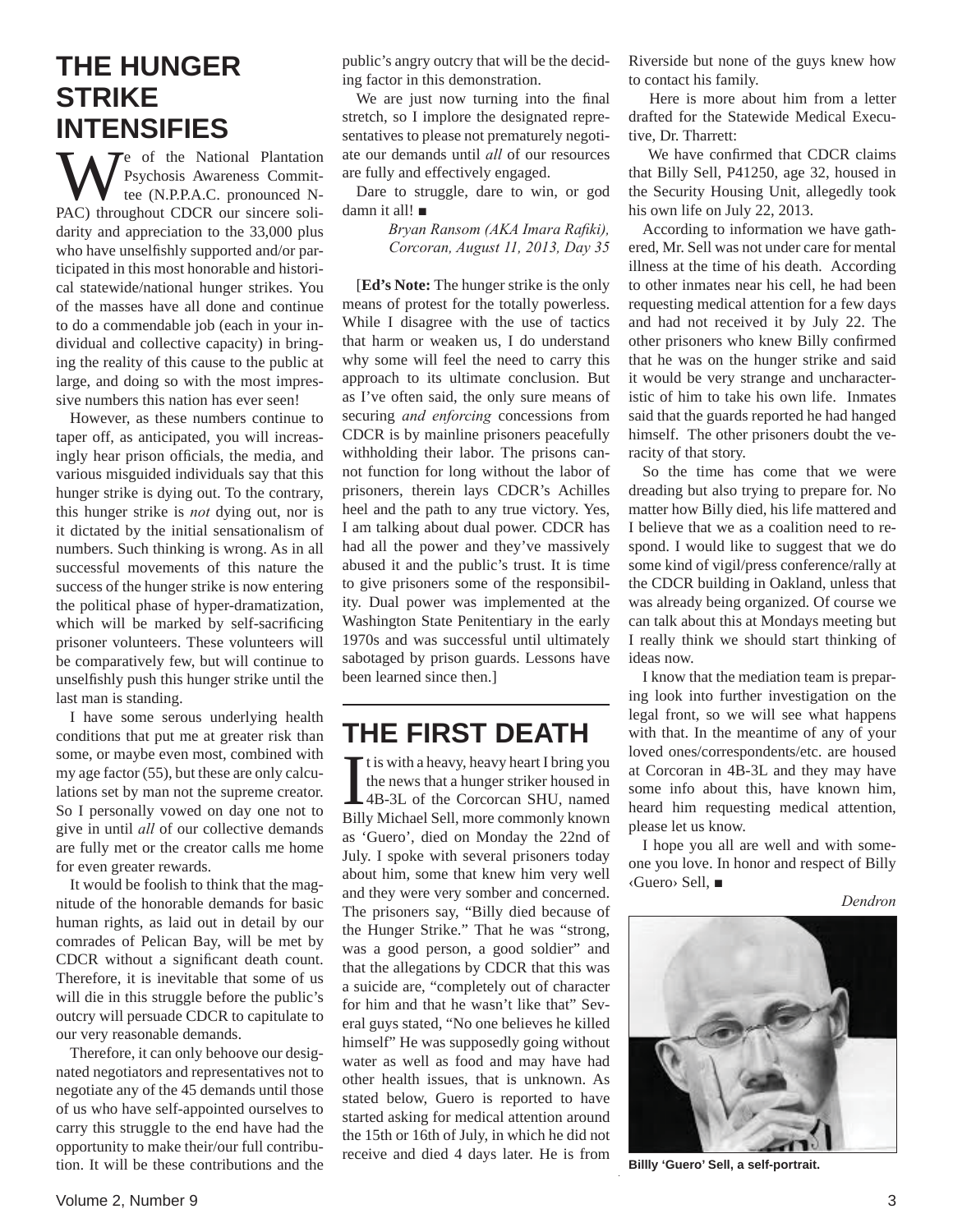# **LETTERS**

[*Note: For the present all names of letter writers will be withheld so the state cannot accuse us of secret communication between prisoners.*]

### **Phych Ward Solidarity**

Revolutionary Greetings […] I am in the "Phychiatric Services Unit/SHY", and me and a couple of other principled prisoners are planning/preparing to successfully participate in the upcoming hunger strike starting on July  $8<sup>th</sup>$ , 2-13, which would be a surprise to CDCR to have supposedly 'mentally ill' prisoners partaking in such a peaceful protest it's humbling.

*[Name withheld],* 

### **PBSP Yard Update**

Thanks for all your hard work in keeping us prisoners informed on extremely dire prison conditions and the sham this is (CDCR). It's much appreciated […] So here goes an update of what's been happening at (PBSP) B. Yard Level (4) (180) Desin (GP) to be printed verbatim in the next issue. Signed B. Yard (GP) Level (4) (180) (PSSP)

In June 2013 all inmates collectively submitted 25 reasonable demands supporting the statewide Hunger Strike Work Strike to begin on July  $8<sup>th</sup>$ . Not getting into all of the demands now, but here's a few.

Comply with the title 15 giving all inmates their 10hours a week yard time since we never receive 10 hours a week and more like 10 hours a month if we're lucky.

Comply with the DOM and stop stripping every single inmate out individually before yard, medical education etc. as this drastically cuts into our yard time/program. As every inmate must be wanded and stripped out naked, before they can enter the yard. Giving us an hour of actual yard time max do to this procedure.

Stop harassing inmates to debrief when they ask for what they got coming because it's common for Cos to say if you don't like something debrief and you'll be given everything on an SNY yard closer to home.

Create more jobs/educational programs as there are no jobs and A2B inmates are treated like there being punished for being A2B with slim to no privileges. IE more than 1 call a month, weekend yard, etc. As everyone should be given the opportunity

to attain A1A status and not stay A2B for years because of no jobs/programs which is common here.

Create an inmate photo program allowing inmates regardless of their status to take one photo a month. Because unless you receive a visit at PBSP while on a GP yard you'll never be able to take a picture to send to loved ones/family. Depriving people who don't get visits, or who's loved ones can't make the drive up of ever receiving a photo.

Comply with the tile 15 and deliver inmates packages in two weeks. Since packages take up to six weeks to be delivered with R&R only coming to the block once a month. As you get the picture.

So on July  $8<sup>th</sup>$ , 2013 all inmates of every race collectively participated in a 10 day Work Strike with all Southern Hispanics/ Whites participating in the Hunger Strike as well. From three days to 10 depending on how people felt. Well as the media reported CDCR retaliated with at first prior to July 8<sup>th</sup> threats of validation, going to the hole, etc. Coming to everyone's cell at7:30am on July  $8<sup>th</sup>$  giving people direct orders to report to work who had jobs. From kitchen workers to porters and all education, even though they never planned to run any program PERIOD. Even going to people cells who haven't worked in months saying they now had jobs. So they could issue as many 115's as possible. Since word was Sacramento shut down taking the whole yard to ASU/The Hole. So long story short everyone who refused 9 consecutive meals or work/education receives 115's with those who participated in both the Hunger Strike and Work Strike receiving 2 115's. Now the Hunger Strike write up was willfully delaying a peace officer from performing assigned duties/participation in mass Hunger Strike even though not once after the 9<sup>th</sup> meal were inmates pulled out by medical personal and checked for weight, blood pressure, etc…And the Work Strike 115 was for refusing to report to assigned duties.

Consequences for one or both C-Status, loss of credit, jobs, TVs, packages, hard, etc…and to a few unlucky ones C over C status where one looses all appliances for six months and given the opportunity to either send their TV CD players home or donate them for being program failures. So needless to say most of the yard is on C-Status for 30 to 90 days with not one demand being met and just shame how retaliatory CDRC has become during a historic peaceful protest. But nonetheless spirits are high and just a small sacrifice compared to decades of solitary confinement many have suffered. Truly believe that true change beneficial to all is soon to come and this just the beginning of the end of draconian tactics/mind games by the CDCR.



*[Name withheld], B Yard GP Level 4, PBSP* 

### **From Death Row SHU**

On July 30, 2013, Day 23 of the statewide hunger strike, at approximately 1 p.m., prisoners on my tier began alerting Adjustment Center custody staff that one of the hunger strike participants was unresponsive. Prisoners kept yelling, "Man down!" and banged on their doors for about 10 minutes until a goon squad was formed.

One of that goon squad was an Officer Persaud, who sarcastically ordered the apparently semi-conscious man-down to come to his door and cuff up. After this potentially life-threatening delay and a "mechanical issue" getting the cell door to open, the goon squad finally stormed in as if pouncing.

A second man-down situation followed about an hour later with similar response.

Custody staff are clearly expressing resentment toward the hunger strike participants, and my suggestion to them is that if their current job is not to their liking, they should either quit and go back to Burger King or get their torture unit overlords to grant the reasonable request for basic human needs set forth in the open letter. *■*

*[Name withheld]*

### **Open letter to the citizens of California**

At least we demand we be treated like human beings and citizens. Demand an end to solitary confinement except when it is absolutely necessary and only then as a temporary solution. Help us gain access to education, basic amenities, and rehabilitative services. Make the state comply with all the court orders and recommendations from respected world bodies, human rights organizations, and concerned citizens. Stop funding the system and making it profitable for some. There are many, many things you can do, Citizens, to end our suffering. Teach us about empathy and compassion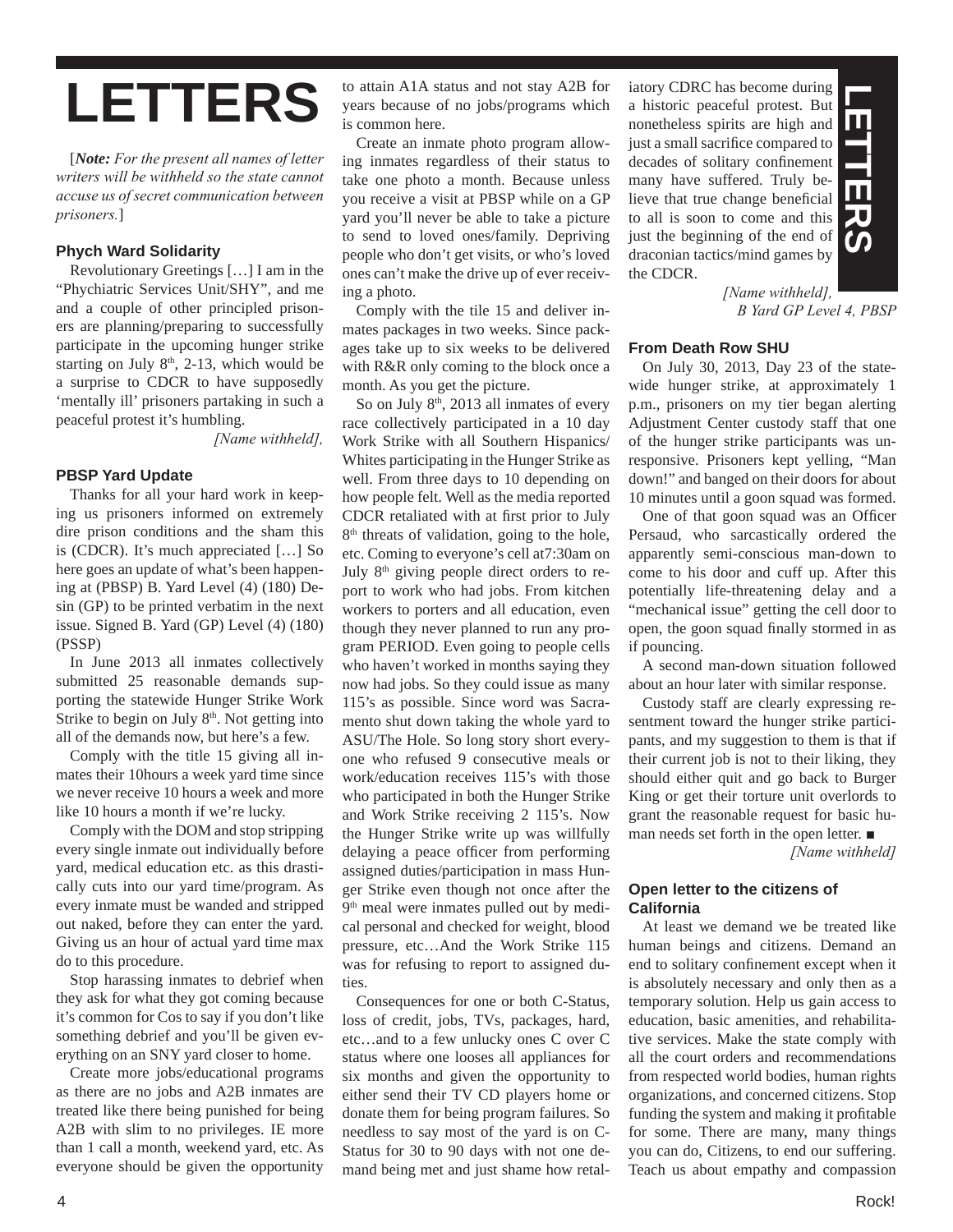# **AUTHORIZATION FOR RELEASE OF INFORMATION**

| <b>YOUR INFORMATION</b> |             |                 |              |                |                |  |
|-------------------------|-------------|-----------------|--------------|----------------|----------------|--|
| Last Name:              | First Name: |                 | Middle Name: |                | Date of Birth: |  |
| Address:                |             | City/State/Zip: |              | CDC/YA Number: |                |  |

| <b>Person/Organization Providing the</b>                      | <b>Person/Organization to Receive the</b> |  |  |
|---------------------------------------------------------------|-------------------------------------------|--|--|
| <b>Information</b>                                            | <b>Information</b>                        |  |  |
|                                                               |                                           |  |  |
|                                                               |                                           |  |  |
|                                                               |                                           |  |  |
|                                                               |                                           |  |  |
| Fax Number: (_____) ______________________                    |                                           |  |  |
| [45 C.F.R. § 164.508(c)(1) (iii) & Civ. Code § 56.11(e), (f)] |                                           |  |  |

| Description of the Information to be Released<br>(Provide a detailed description of the specific information to be released)<br>[45 C.F.R. § 164.508(c)(1)(i) & Civ. Code §§ 56.11(d) & (g)] |                            |                             |  |
|----------------------------------------------------------------------------------------------------------------------------------------------------------------------------------------------|----------------------------|-----------------------------|--|
| Medical                                                                                                                                                                                      | <b>Mental Health</b>       | Genetic Testing             |  |
| Dental                                                                                                                                                                                       | Substance Abuse/Alcohol    | <b>Communicable Disease</b> |  |
| <b>HIV</b>                                                                                                                                                                                   | <b>Psychotherapy Notes</b> | Other (Please Specify)      |  |
| For the following period of time: From _________                                                                                                                                             |                            | (data) to<br>(date)         |  |

| Description of Each Purpose for the Use or Release of the Information<br>(Indicate how the information will be used)<br>[45 C.F.R. $\S$ 164.508(c)(1)(iv)] |                     |       |  |  |
|------------------------------------------------------------------------------------------------------------------------------------------------------------|---------------------|-------|--|--|
| <b>Health Care</b>                                                                                                                                         | <b>Personal Use</b> | Legal |  |  |
| Other (please specify)                                                                                                                                     |                     |       |  |  |

### **Page one of release form**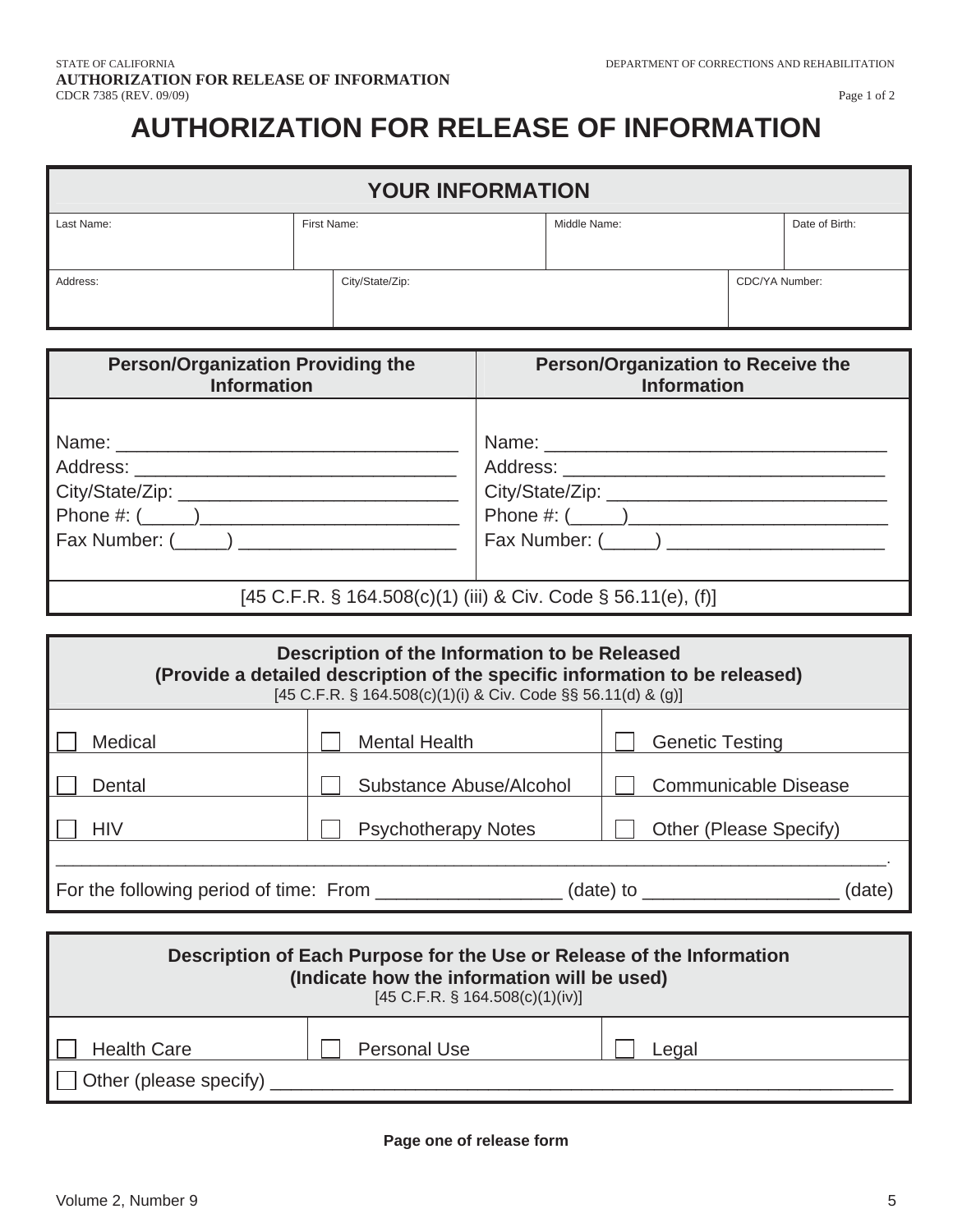**Will the health care provider receive money for the release of this information?**  [45 C.F.R. § 164.524 (c) (4) (i), (ii)]

Reasonable fees may be charged to cover the cost of copying and postage.

This authorization for release of the above information to the above-named persons/organizations will expire on: <br>
(date). [45 C.F.R. § 164.508(c)(1)(v) & Civ. Code  $§ 56.11(h)]$ 

**I understand:** 

- I authorize the use or disclosure of my individually identifiable health information as **described above for the purpose listed. I understand that this authorization is voluntary. [45 C.F.R. § 164.508(c)(2)(i)]**
- I have the right to revoke this authorization by sending a signed notice stopping this **authorization to the health Records department at my current institution. The authorization will stop further release of my health information on the date my valid revocation request is received in the Health Records department. [45 C.F.R. § 164.508(c)(2)(i) & Civ. Code § 56.11(h)]**
- I am signing this authorization voluntarily and that my treatment will not be affected **if I do not sign this authorization. [45 C.F.R. § 164.508(c)(2)(ii)]**
- Under California law, the recipient of the protected health information under the **authorization is prohibited from re-disclosing the information, except with a written authorization or as specifically required or permitted by law. If the organization or person I have authorized to receive the information is not a health plan or health care provider, the released information may no longer be protected by federal privacy regulations. [45 C.F.R. 164.508(c)(2)(ii)]**
- x **I understand I have the right to receive a copy of this authorization. [Civ. Code § 164.508 (c)(4) and Civ. Code § 56.11(i)]**

| Signature:                                                       | <b>CDC/YA Number:</b> | Date: |  |  |  |  |
|------------------------------------------------------------------|-----------------------|-------|--|--|--|--|
|                                                                  |                       |       |  |  |  |  |
| [45 C.F.R. § 164.508(c)(1)(vi) & Civ. Code § 56.11(c)(1)]        |                       |       |  |  |  |  |
| Representative:                                                  | <b>Relationship:</b>  | Date: |  |  |  |  |
|                                                                  |                       |       |  |  |  |  |
| $[45 \text{ C.F.R. }$ § 164.508(g)(1) & Civ. Code § 56.11(c)(2)] |                       |       |  |  |  |  |
|                                                                  |                       |       |  |  |  |  |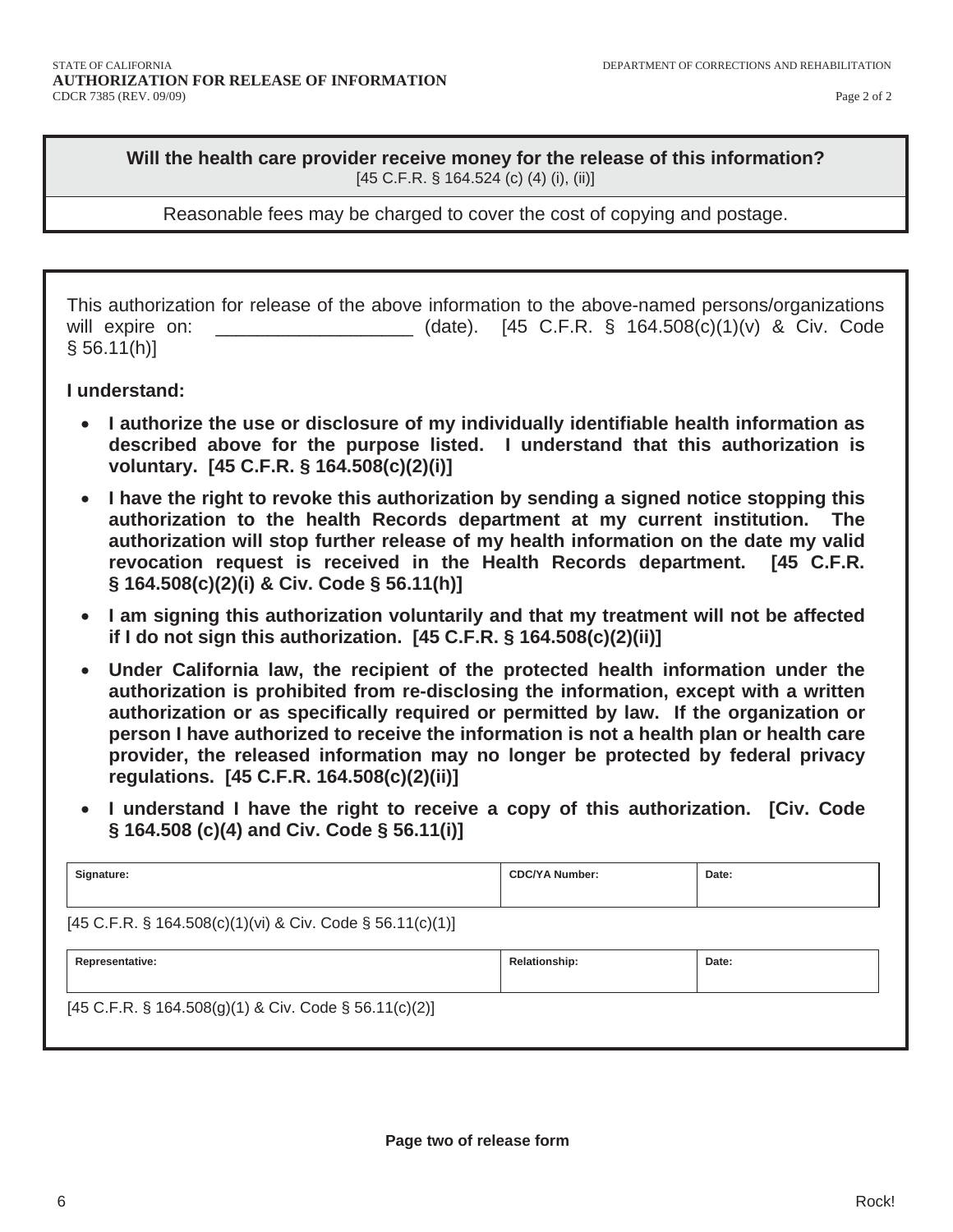with action – and I promise we will return these actions.

The same hands that once destroyed communities can rebuild them. We have the influence to be the role models too. We can tell the young ones to end hostilities out there the same way hostilities have been ended in here. We can encourage peace in unique ways. But we need a stake in this society too! We need to be embraced, worked with and rewarded.

Thank you, Citizens, for hearing our voice. We look forward to a better future for all Californians.

*[Name Witheld] on Day 5 of the Hunger Strike, Tehachapi-SHU*

### **Corcaran State Prison**

I was planning on only "fasting" for two to three days at a time. But I feel good after these three days. I am thinking about going longer. I am not sure how long I will go. I am caught up in the principles behind this hunger strike. I am feeling the solidarity of this revolt by prisoners and their determination to throw off the yoke of subjugation. It feels good to witness the reemergence of the prison rebellion of the 1960s and 1970s. It is very difficult to rally the prisoners to rebel against the inhumanity of this prison system and the outright violation of prisoners' constitutional rights. Correctional officers and administrators violate state and federal laws with no apprehension of consequences. It is difficult to rally prisoners to rebel because of the wide network of inmate agent provocateurs who will usually abort any thoughts of uprising or rebellion before it leaves the womb of mental conception.

### *[Name Witheld]*

### **Question**

On 7/3/2013, I received a visit from 2 California Prison Focus volunteers. Two women, one white lady and one Mexicana lady (names omitted) came. I told them that I will accept visits from CPF volunteers at any point in the hunger strike. They were telling me about some form that prisoners can get from the nurses that would allow CPF people to request prisoners medical records regarding our current health status.. What exactly are these forms she was speaking of?

### *[Name Witheld]*

[**Ed's Response:** That form is contained in this issue on pages five and six. I had to eliminate two pages of letters from prisoners in order to include these forms.]

## **A RESPONSE TO CDCR SECRETARY BEARD**

#### *By Caitlin Kelly Henry*

I a recent OpEd, CDCR Secretary<br>Beard, defends his agency's use of tor-<br>ture, and justifies it by vilifying and<br>dehymonizing some of its victims. Condi Beard, defends his agency's use of tor-**L** ture, and justifies it by vilifying and dehumanizing some of its victims. Conditions in CDCR's SHUs meet international definitions of unlawful torture. Sensory deprivation is torture. Prolonged isolation is torture. California, unlike most states and nations, refuses to recognize that it is both unlawful and poor public policy to punish people with prolonged isolation. Though no other jurisdiction appears to deny that these practices constitute solitary confinement.

These conditions cause permanent physical and psychological effects. As an attorney and academic, I have conducted over 60 interviews with people sequestered in SHUs, and have witnessed the physical and psychological effects of isolation. Having recently visited strikers, I can attest that as a result of their non-violent demonstration, they are experiencing irreversible and life threatening effects that will only worsen if CDCR and Governor Brown do not take action immediately.

Hunger and work strikes by disfranchised people, who have little to leverage but their bodies, have earned a dignified and noble legacy in human and civil rights movements. The last three California prison strikes have succeeded in shining light on atrocious living conditions typically shielded from the public behind prison walls.

The OpEd misrepresents CDCR's dejure policies, and avoids addressing its de-facto policies, which arise from prison staff's vast discretion in policy interpretation and execution. The OpEd attempts to narrow the discussion to CDCR's treatment of the sub-group of people staff accuse of being affiliated with gangs and focus on the strike's second demand. However, the other four demands, concern issues affecting all prisoners in solitary, many of whom are never accused of gang activity.

CDCR continues to arbitrarily discipline and move people to solitary confinement without adequate due process, whether for a determinate term (though people are often held after the term's end) or indeterminate term. Currently, CDCR is issuing rules violations to hunger strikers simply for not eating, and charging participants and nonparticipants with "gang related activity" for showing support for the strike. These violations can be used to send people to the SHU, keep them there, or deny people post-conviction relief (parole, prop 36 resentencing, etc.). To issue so many on such specious grounds at a moment when CDCR is mandated to release 10,000 people is emblematic of the due process violations the strike seeks to address.

As CDCR moves people to or within the SHU, staff have denied people access to their property. This includes placing people in a cell with a mattress, but no sheets or blanket, for days on end. Pelican Bay SHU cells have no windows or skylights, and the murky slits in the concrete at Corcoran can hardly be called windows. Light comes from a fluorescent bulb that is never shut off.

Especially since the strike's announcement, CDCR has routinely denied people the ability to leave their cells for weeks on end, whether to shower, use the "yard" (either a metal cage or a small room with four concrete walls but no roof), or access the law library to meet court deadlines. With no access to the yard, some people exercise in their cells…but if they do so at the same time as others, the exercise is labeled as gang activity.

Access to other in-cell activities - like television, radio, books, or education - is contingent on having funds. Funds require either work (which many SHU inmates are prohibited from) or contacts on the outside. In the OpEd CDCR lauds how its "[r]estricting...communication...has saved lives both inside and outside prison walls" yet claims people can send and receive letters and visit every weekend.

In reality, CDCR's extreme prohibitions and restrictions on phones, letters, and visits destroy lives by interfering with constructive family and attorney communications. This flies in the face of correctional best practices, which evidence that maintaining community ties decreases recidivism and supports reentry. As a rule, SHU inmates are also denied reentry-facilitating activities, such as interaction with other people in religious service, therapy, classes, or meals. Since the strike CDCR has even confiscated books, mail, TVs and radios.

Governor Brown and Secretary Beard must cease their deliberate indifference and end the standoff by meeting the five demands. *■*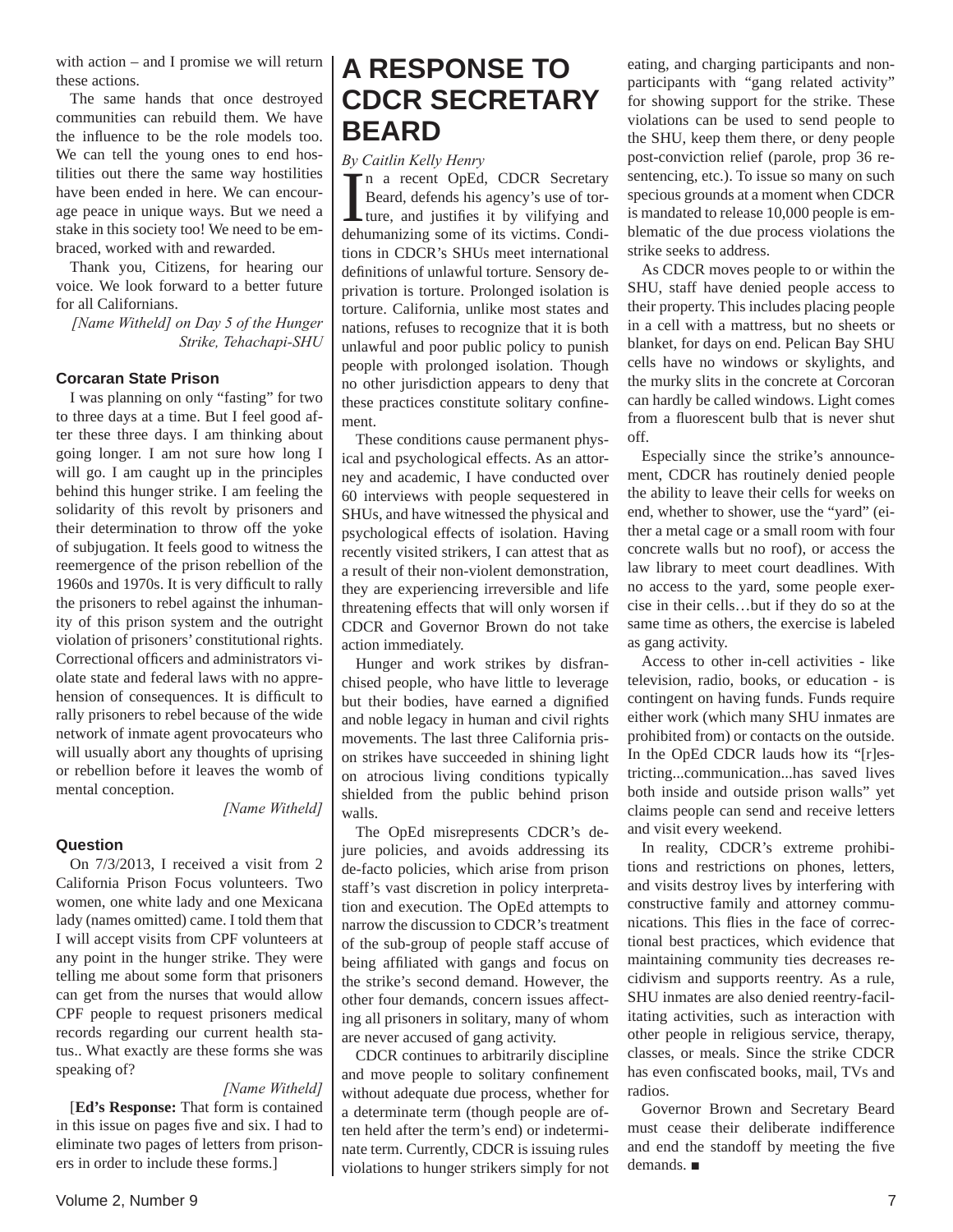# **A RESPONSE TO A SHU PRISONERS' CRITICISM OF THE OUTSIDE STRIKE SUPPORT EFFORT**

*By Ed Mead*

The amount of outside support for this current and third hunger strike has been unprecedented, and included community supporters, ex-convicts, family members and loved ones of prisoners, all working together toward the common goal of implementing the five core demands. From what I can see, the outside support was larger and more efficient that it was back during the first two hunger strikes. The progressive community has clearly demonstrated a unity and purpose that has been successful in amplifying the voice of the striking prisoners.

The stars that shine the brightest, of course, are the prisoners in California who have sacrificed so much of themselves during this bitterly fought struggle for justice. This is not to take anything away from those who ended their hunger strikes early, as nobody expects strikers to go as far as the Irish hunger striker Bobby Sands and his comrades in Ireland (one hunger striker, Billy Michael Sell of Corcoran, has already died by, CDCR says, hanging himself the day after ending his  $12<sup>th</sup>$  day of participation in the strike). Another prisoner who quit his fast after 12 days wrote a scathing criticism of the outside strike support effort, saying our weaknesses out here "neutralized" their struggle on the inside and that is why he is ending his strike. It is this criticism of our work that I write about today.

When we get criticisms, especially from a black SHU prisoner (which is the case here), we should always look for what is right with it, and not search for reasons why it's wrong. Even so, when it's so in-yourface wrong it just can't be ignored, it needs to be called like it is. I was in the Bay Area doing support work for the first two hunger strikes. I can attest to the huge amount of work they did. Today that once tremendous volume of work has doubled. Indeed, we can feel the impact of their work, not only up here in Seattle but nationally.

The prisoner criticizing us raised six issues in which our work out here failed. I'll address all each of them. His first complaint is that we on the outside frequently write to the reps but do not communicate "with *every* solitary confined prisoner" (emphasis in original). This is a classic case of being out of touch with our realities out here in

minimum custody—how few people we have and the small amount of money there is to work with.

To write a single letter to the 4,547 SHU prisoners (and who knows how many more Ad Seg prisoners) would break us, even if we did have all of their names and numbers. And to keep them informed we'd have to write each prisoner at least once a month. Who's going to write all those letters? Who's going to pay for the materials and postage? There is simply no possible way we could write to every prisoner locked down in solitary confinement.

Speaking only for myself, I rarely write letters to the reps but send letters by the stack in to other prisoners in that state, including letters to author of this criticism. While we out here can't possibly write letters to everyone locked down, we do have some very informational publications, most of which are specifically aimed at California prisoners.

Which brings us to his second complaint, our various publications carry articles only "by a *select* few individuals" (emphasis in original). This too is wrong. The publications he mentions are the *PHSS News, The S.F. Bay View, Prison Focus, The Abolitionist, and Rock. More specifically,* his criticism is that our publications only print articles by the representatives. Although I am not privy to receiving *PHSS News* or *The Abolitionist*, I do get *The Bay View* and of course I publish the *Rock*  newsletter and am the Editor of *Prison Focus.* These last three publications rarely publish material from the Reps (unless it is news other SHU prisoners need to have).

Any SHU prisoner who is interested in knowing what's going on can subscribe to any of these publications for free. The fact that all of them are available to California prisoners is a remarkable achievement.

In reality, we on the outside are not "keeping the entire solitary confinement prisoner class faceless, nameless, and voiceless." Our publications inform and communicate, and in fact, at least in the case of *Rock*, specifically target that socalled SHU class.<sup>1</sup>

His third criticism is that "the outside community only displays material from the reps at community events, and not *every* solitary confined prisoner." (again, emphasis in original). Assuming we could get photos and material from "every solitary confined prisoner", just what side of some multistory building would we post it all on? Speaking for Seattle, we've never displayed materials from any of the reps at any of our events. The materials we distribute are written by us or other outside support people, but mostly we do banners and picket signs with slogans like "End The Torture" and "Meet the Five Demands", etc.

And the most strike-related pictures of people I see passed around on the Internet are pictures of prisoners glued on to homemade posters that are being held by the family member or loved one of a particular prisoner.

Let's also not forget about the principle of leadership. The fact is the reps (who represent all races and regions) are the ones who called the struggle, who wrote the demands, got the law suit going, who negotiate with the pigs, who drafted the agreement to end hostilities, and who have in general been the leadership of all three hunger strikes. Moreover, they are currently bearing the brunt of the retaliation for all of those strikes.

As the reader can see, most of the criticisms directly or indirectly involve our communication with, or the duplication of materials produced by, the reps. To the extent the reps are getting more honey than any of the quitters, it is, well, because they've earned it. This is not a basis for criticism, it is, rather, exactly what we should be doing out here. Some of us may disagree with the political ideology of the reps, but we can all agree with their overall skill in building this now historic struggle.

The fourth criticism is that the "outside PHSS Coalition has been failing to discuss strategy and tactics with the inside PHSS Coalition (e.g. political prisoners, activists, etc)..." We on the outside have one task, and that was adopted early on—we are to amplify the voice of those struggling prisoners. That is exactly what we out here

Afrikans, and, worse, it had nothing to do with the struggle to implement the five core demands.

<sup>1.</sup> Here I should admit that I've rejected at least one article by the prisoner doing the criticizing. It was so long it would have taken the entire *Rock* newsletter to print it. It dealt only with matters of interest to New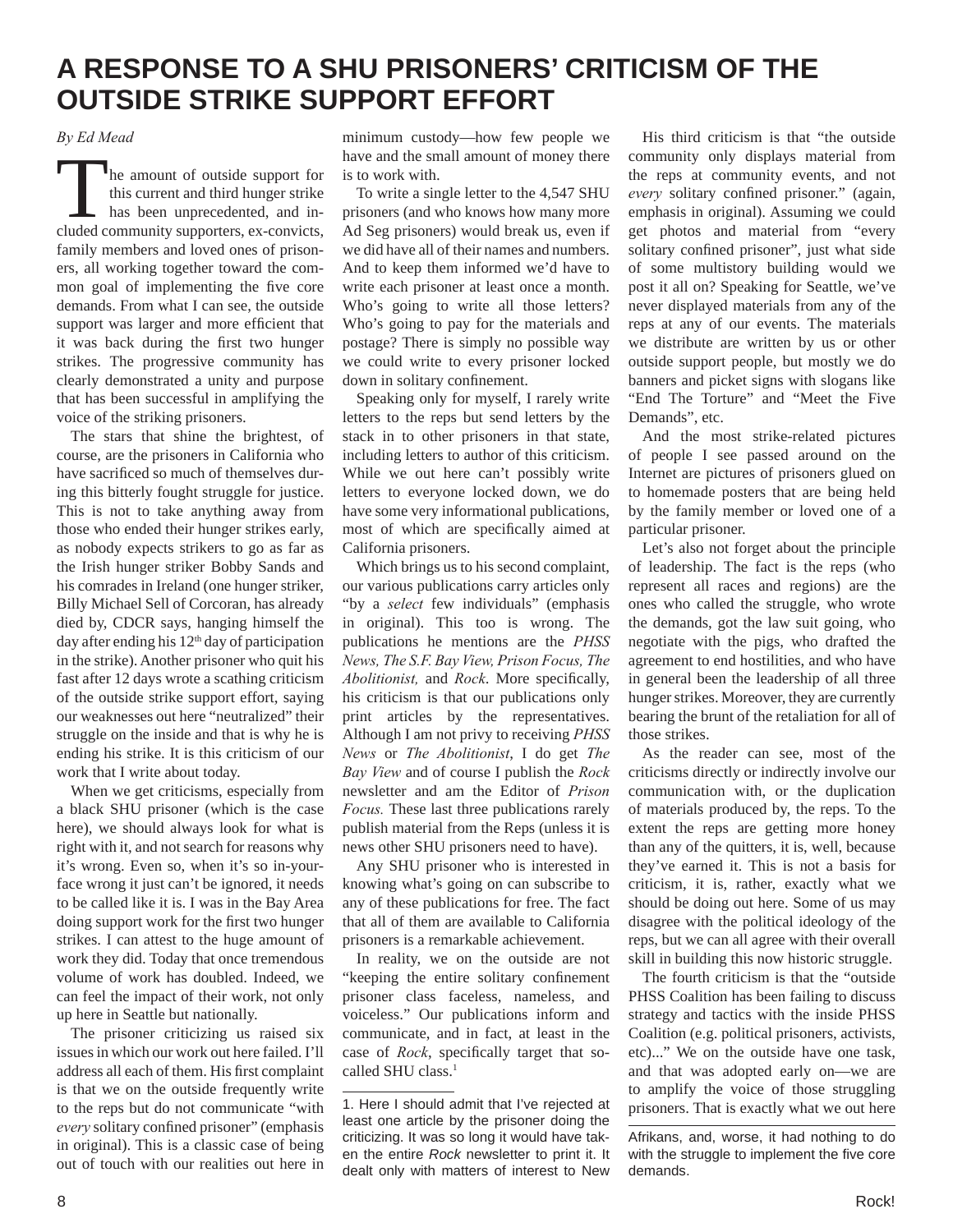are doing. To my knowledge the support community does not discuss strategy or tactics with the reps.

When prisoners call a peaceful and just struggle people out here respond. It is the reps who have called that struggle. The progressive political community and family members on the West Coast and elsewhere have rallied behind those leading this struggle.

We strike supporters have been doing this work out here through three hunger strikes, and (to my knowledge) in those years this is the first and only complaint about how we perform our tasks. Moreover, I am not aware of any other prisoners telling us what to do. And I don't even see any strategic suggestions coming from the criticizer either, only complaints. In point of fact, what I hear from the inside (and I get a lot of prisoner mail) is gratitude for the work we do out here on the streets.

Yet when a black man charges us with racism we need to listen. The fifth and sixth criticism, and the most important ones in my book, implicitly charges us with racism. The criticism is that we on the outside failed to sufficiently reach out to the black community.

As mentioned before, during the first two hunger strikes I flew down to the Bay Area to help with the support effort, and in that process I attended many events put on in support of each of the hunger strikes. Some of these were put on by groups like All of Us or None, where a hundred or so people would be attending and I'd be one of only a few white people in attendance. With that said, could we do better in this regard? Sure. The support coalition is largely white. Yet, as I understand it, the role of whites is to combat white racism, not organize the black community.

I can't speak for the Bay Area's current work since I'm not there, but in the photos they send out and materials they publish there is always a good mix of races. As for Seattle we (Free Us All) have put on two educational hip hop events around the hunger strike, both in the largely black Central District, one was a week before the start of the hunger strike and the other last Sunday (July  $21<sup>st</sup>$ ).

The criticizer calls these six issues "contradictions" and says they are the reasons we failed to connect to the 30,000 prisoners who initially engaged in the hunger strike. In short, he says it is our fault that he and others prematurely quit the hunger strike.

If there is ever to be any meaningful change we must all take responsibility for what we do or don't do. The man doing the criticizing dropped out of the hunger strike after twelve days. It was then that he wrote a letter to the *S.F. Bay View* newspaper asking that his criticism be printed in that publication (as far as I know that's not happening).

Now let's put the shoe on the other foot, where it rightfully belongs. Why not ask where were the masses of family members and loved ones of those 30,000 prisoners? Why did those prisoners not activate or reach out to their support networks? Why was it left largely to us progressives and only a handful of family members?

It is you prisoners who need to get your act together, you need to organize yourselves and your loved ones—you must be your own liberators. And you are not ever going to do that by putting the blame for your own failures on others. This is something we prisoners do, and it's something that needs to stop.

As I wrote on page 30 of *Prison Focus* issue  $#37$ , just before the first hunger strike:

"Your struggles in there should in no way rely on those of us doing volunteer work on the outside. If you're going get it together, do it without any thought to prisoner-support organizations. Indeed, outside support is something that you should plan to grow from scratch, starting with your own friends and family members on the streets."

Those 29,000 prisoners who prematurely ended their fast should look inside themselves for the source of their failures, rather than seeking to cast the blame on those of us on the outside. We are open to criticism, but not to scapegoating.

Those on the inside who would pose as revolutionaries need to have a grasp of dialectical and historical materialism, so as to be better able to make analysis based on actual conditions in their processes of motion and change. Which is something different than merely blaming others for our individual weaknesses.

Any such analysis will show that the prisoners' struggle must, at its root, be led and organized by prisoners and their family members and loved ones. We few out here can support you, but it's your struggle. Take responsibility for it.

In the mean time we out here will continue to organize and fight in support of the five core demands in the best way we know how. The struggle continues. *■*

### **Quote Box**

 "Non-cooperation with evil is as much a duty as is cooperation with good."

> *Mahatma Mohandas K. Gandhi - (1869-1948)*

"To ignore evil is to become an accomplice to it."

*Rev. Dr. Martin Luther King, Jr.* 

"Human progress is neither automatic nor inevitable... Every step toward the goal of justice requires sacrifice, suffering, and struggle; the tireless exertions and passionate concern of dedicated individuals."

*Martin Luther King, Jr.*

"Where justice is denied, where poverty is enforced, where ignorance prevails, and where any one class is made to feel that society is an organized conspiracy to oppress, rob and degrade them, neither persons nor property will be safe."

*Frederick Douglass* 

"The genius of our ruling class is that it has kept a majority of the people from ever questioning the inequity of a system where most people drudge along, paying heavy taxes for which they get nothing in return."

*Gore Vidal , Author*

"We can either have democracy in this country or we can have great wealth concentrated in the hands of a few, but we can't have both."

> *Louis Brandeis, U.S. Supreme Court Justice*

" ... the media in the United States effectively represents the interests of corporate America, and ... the media elite are the watchdogs of what constitutes acceptable ideological messages, the parameters of news and information content, and the general use of media resources.

*Peter Phillips, Project Censored* 

"Many Americans hunger for a different kind of society -- one based on principles of caring, ethical and spiritual sensitivity, and communal solidarity. Their need for meaning is just as intense as their need for economic security."

*Michael Lerner, journalist*